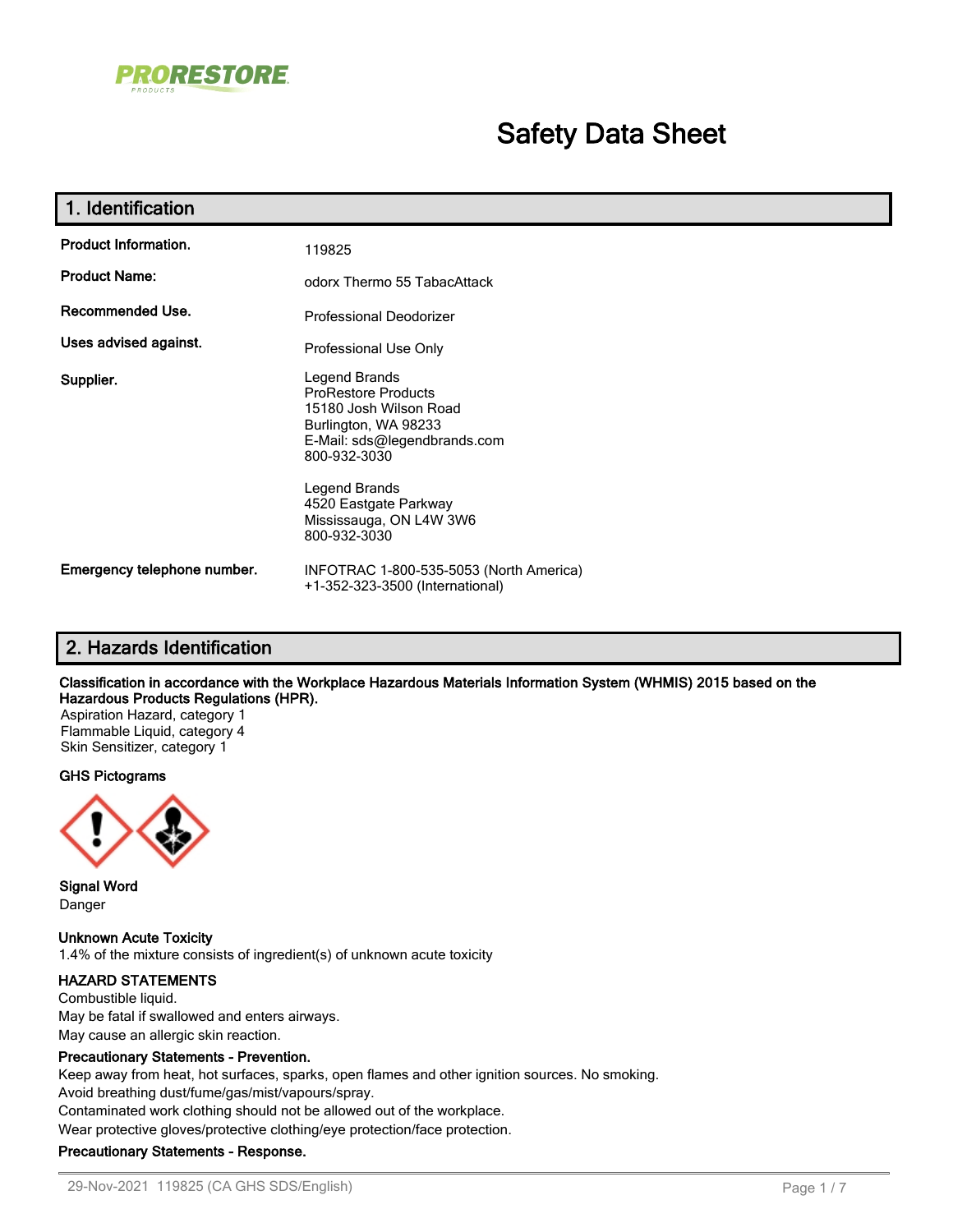IF SWALLOWED: Immediately call a POISON CENTER or doctor/physician.

IF ON SKIN: Wash with plenty of soap and water.

Do NOT induce vomiting.

If skin irritation or rash occurs: Get medical advice/attention.

Take off contaminated clothing and wash it before reuse.

In case of fire: Use… to extinguish.

### **Precautionary Statements - Storage.**

Store in a well-ventilated place. Keep cool. Store locked up.

#### **Precautionary Statements - Disposal.**

Dispose of contents/container to …

## **3. Composition/Information on Ingredients**

| <b>Chemical Name</b>                       | CAS-No.        | Wt. %       | <b>HMIRA</b> |
|--------------------------------------------|----------------|-------------|--------------|
| Distillates, petroleum, hydrotreated light | 64742-47-8     | 80-100      |              |
| D-limonene                                 | 5989-27-5      | $0.5 - 1.5$ |              |
| 4-tert-Butylcyclohexyl acetate             | 32210-23-4     | $0.1 - 1.0$ |              |
| 4-ALLYL-2-METHOXYPHENOL                    | $97-53-0$      | $0.1 - 1.0$ |              |
| Hexyl cinnamal                             | $101 - 86 - 0$ | $0.1 - 1.0$ |              |
| Acetyl hexamethyl tetralin                 | 21145-77-7     | $0.1 - 1.0$ |              |

## **4. First-aid Measures**

#### **Description of first-aid measures.**

#### **General advice.**

Call a physician if irritation develops or persists. Show this safety data sheet to the doctor in attendance. When symptoms persist or in all cases of doubt seek medical advice.

#### **Inhalation.**

Move to fresh air. If symptoms persist, call a physician. If not breathing, give artificial respiration.

### **Skin contact.**

If skin irritation persists, call a physician. Wash off immediately with soap and plenty of water. Remove all contaminated clothes and shoes.

#### **Eye contact.**

Rinse thoroughly with plenty of water for at least 15 minutes and consult a physician. Call a physician if irritation develops or persists. Remove contact lenses, if present.

#### **Ingestion.**

Do NOT induce vomiting. Never give anything by mouth to an unconscious person. Call a physician immediately. Gently wipe or rinse the inside of the mouth with water.

### **Symptoms.**

See Section 2.2, Label Elements and/or Section 11, Toxicological effects.

### **Notes to physician.**

Treat symptomatically.

## **5. Fire-fighting Measures**

### **Extinguishing media.**

### **Suitable extinguishing media.**

Water spray. Foam. Dry powder. Dry chemical. Alcohol-resistant foam. Use extinguishing measures that are appropriate to local circumstances and the surrounding environment. Carbon dioxide (CO<sub>2</sub>).

#### **Extinguishing media which shall not be used for safety reasons.**

High volume water jet.

### **Special hazards arising from the substance or mixture.**

Flash back possible over considerable distance. Hazardous decomposition products formed under fire conditions.

### **Advice for firefighters.**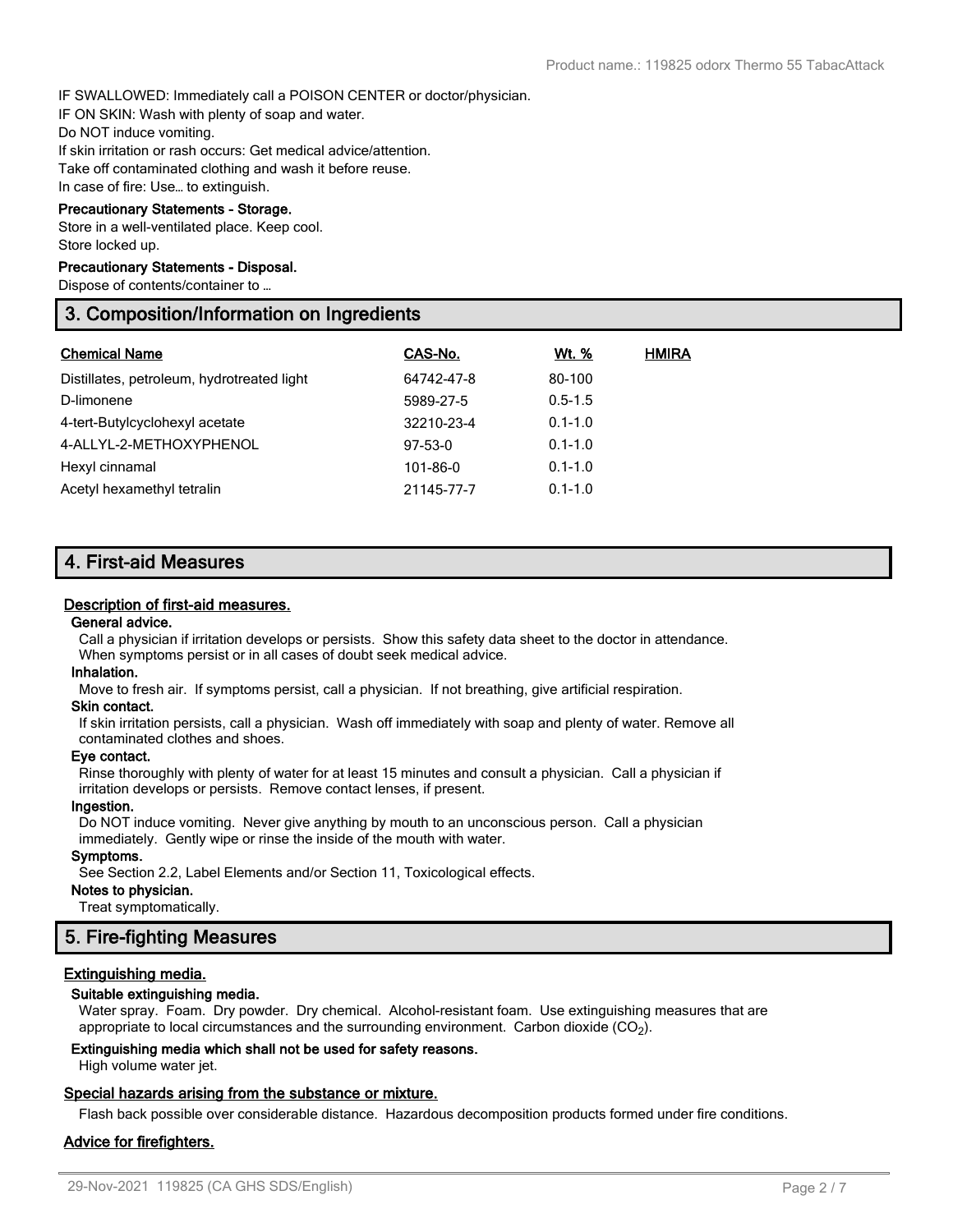As in any fire, wear self-contained breathing apparatus pressure-demand, MSHA/NIOSH (approved or equivalent) and full protective gear.

### **6. Accidental Release Measures**

### **Personal precautions, protective equipment and emergency procedures.**

### **Personal precautions.**

Avoid contact with skin, eyes and clothing. Ensure adequate ventilation, especially in confined areas. Do not breathe vapors or spray mist.

#### **Advice for emergency responders.**

Remove all sources of ignition. Use personal protection recommended in Section 8.

#### **Environmental precautions.**

Prevent further leakage or spillage if safe to do so. Do not allow material to contaminate ground water system. Prevent product from entering drains. See Section 12 for additional Ecological information.

#### **Methods and materials for containment and cleaning up.**

#### **Methods for Containment.**

Prevent further leakage or spillage if safe to do so. Pick up and transfer to properly labeled containers. Use personal protective equipment. Remove all sources of ignition.

### **Methods for cleaning up.**

Use personal protective equipment as required.

#### **Reference to other sections.**

See section 8 for more information.

### **7. Handling and Storage**

#### **Conditions for safe storage, including any incompatibilities.**

#### **Advice on safe handling.**

Handle in accordance with good industrial hygiene and safety practice. Keep away from sources of ignition - No smoking.

#### **Hygiene measures.**

See section 7 for more information.

#### **Storage Conditions.**

Keep containers tightly closed in a cool, well-ventilated place. Store in original container.

### **8. Exposure Controls/Personal Protection**

#### **Ingredients with Occupational Exposure Limits Chemical Name ACGIH TLV-TWA ACGIH-TLV STEL OSHA PEL-TWA OSHA PEL-CEILING**

Contains no substances with occupational exposure limit values.

**TLV = Threshold Limit Value TWA = Time Weighted Average PEL = Permissible Exposure Limit STEL = Short-Term Exposure Limit N.E. = Not Established**

#### **Engineering Measures.**

Showers, eyewash stations, and ventilation systems.

#### **Personal protective equipment.**

#### **Eye/Face Protection.**

Safety glasses with side-shields.

#### **Skin and body protection.**

Wear suitable protective clothing.

#### **Respiratory protection.**

In case of insufficient ventilation wear suitable respiratory equipment.

### **9. Physical and chemical properties.**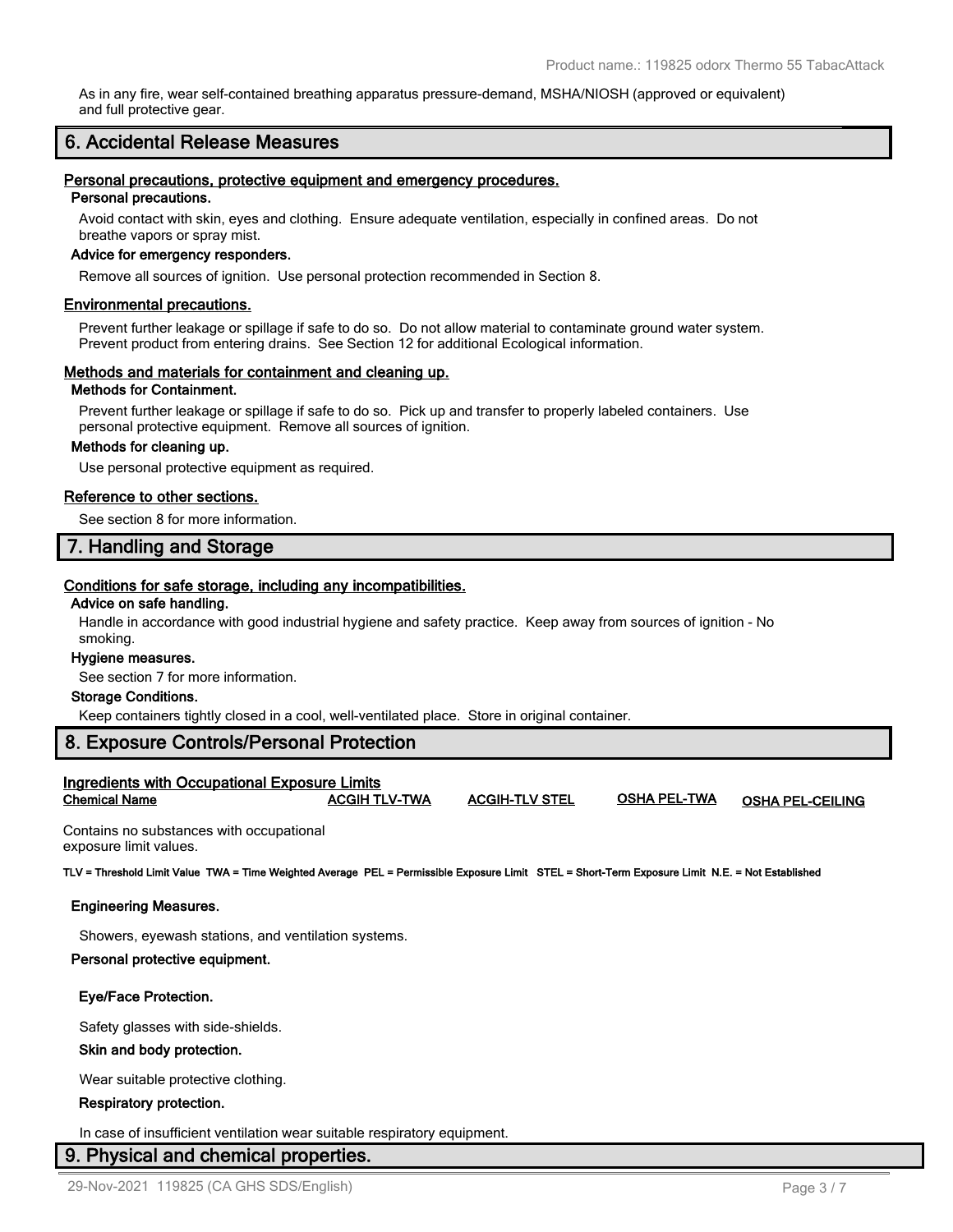### **Information on basic physical and chemical properties.**

| <b>Physical state</b>                     | Liquid                   |
|-------------------------------------------|--------------------------|
| Appearance                                | transparent              |
| Color                                     | colorless                |
| Odor                                      | Pleasant                 |
| <b>Odor Threshold</b>                     | No Information           |
| рH                                        | No Information           |
| Melting/freezing point., °C (°F)          | No Information           |
| Flash Point., °C (°F)                     | 79 (174.20)              |
| Boiling point/boiling range., °C (°F)     | 86 - 324 (186.8 - 615.2) |
| <b>Evaporation rate</b>                   | No Information           |
| <b>Explosive properties.</b>              | No Information           |
| Vapor pressure.                           | No Information           |
| Vapor density.                            | No Information           |
| Specific Gravity. (g/cm <sup>3</sup> )    | 0.617                    |
| Water solubility.                         | No Information           |
| <b>Partition coefficient.</b>             | No Information           |
| Autoignition temperature., °C             | No Information           |
| Decomposition Temperature °C.             | No Information           |
| Viscosity, kinematic.                     | No Information           |
| <b>Other information.</b>                 |                          |
| Volatile organic compounds (VOC) content. | $90 - 100\%$             |
| Density, Ib/gal                           | 5.143                    |
|                                           |                          |

## **10. Stability and Reactivity**

### **Reactivity.**

Stable under normal conditions.

### **Chemical stability.**

Stable under recommended storage conditions.

### **Possibility of hazardous reactions.**

None known based on information supplied.

### **Conditions to Avoid.**

Strong oxidizing agents.

### **Incompatible Materials.**

None known based on information supplied.

### **Hazardous Decomposition Products.**

Carbon dioxide (CO<sub>2</sub>), carbon monoxide (CO), oxides of nitrogen (NO<sub>x</sub>), dense black smoke.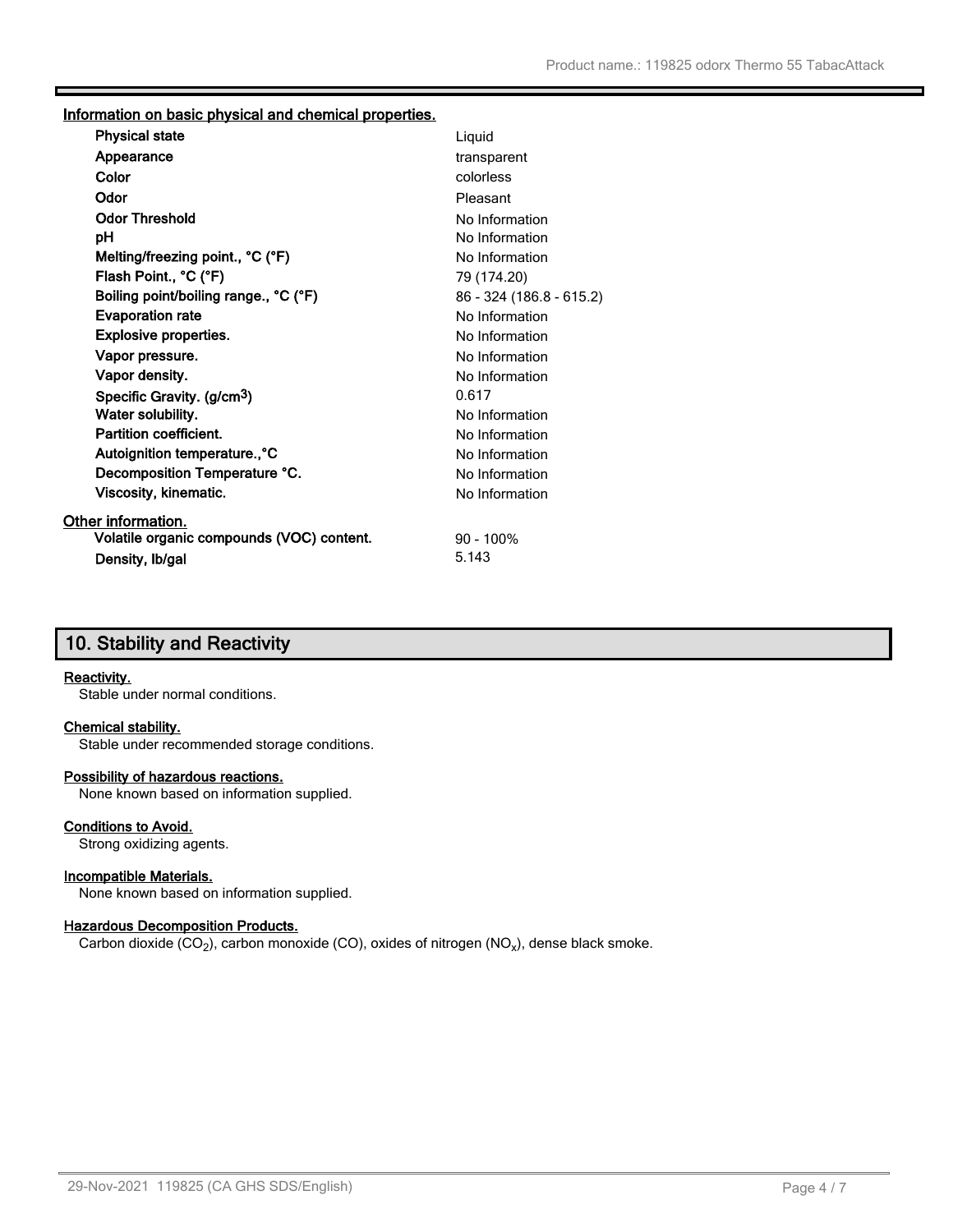## **11. Toxicological Information**

## **Information on toxicological effects.**

### **Acute toxicity.**

### **Product Information**

No Information

### **Component Information.**

| CAS-No.                                                                       | <b>Chemical Name</b>                                         | LD50 Oral                     | LD50 Dermal           | <b>LC50 Inhalation</b> |
|-------------------------------------------------------------------------------|--------------------------------------------------------------|-------------------------------|-----------------------|------------------------|
| 5989-27-5                                                                     | D-limonene                                                   | 5200 mg/kg, 4400<br>mg/kg Rat | >5000 mg/kg<br>Rabbit | N.I.                   |
| 32210-23-4                                                                    | 4-tert-Butylcyclohexyl acetate                               | 5000 mg/kg Rat                | >5000 mg/kg<br>Rabbit | N.I.                   |
| $97-53-0$                                                                     | 4-ALLYL-2-METHOXYPHENOL                                      | 1930                          | N.I.                  | N.I.                   |
| 101-86-0                                                                      | Hexyl cinnamal                                               | 3100 mg/kg Rat                | >3000 mg/kg<br>Rabbit | N.I.                   |
| 21145-77-7                                                                    | Acetyl hexamethyl tetralin                                   | 570 mg/kg Rat                 | >5000 mg/kg<br>Rabbit | N.I.                   |
| $N.I. = No Information$                                                       |                                                              |                               |                       |                        |
| Skin corrosion/irritation.<br><b>SKIN IRRITANT.</b><br>Eye damage/irritation. |                                                              |                               |                       |                        |
| No Information                                                                |                                                              |                               |                       |                        |
| No Information                                                                | Respiratory or skin sensitization.                           |                               |                       |                        |
| Ingestion.                                                                    |                                                              |                               |                       |                        |
| No Information                                                                |                                                              |                               |                       |                        |
| <b>Germ cell mutagenicity.</b>                                                |                                                              |                               |                       |                        |
| No Information                                                                |                                                              |                               |                       |                        |
| Carcinogenicity.                                                              |                                                              |                               |                       |                        |
| No Information                                                                |                                                              |                               |                       |                        |
| CAS-No.                                                                       | <b>Chemical Name</b>                                         | <b>IARC</b>                   | <b>NTP</b>            | <b>OSHA</b>            |
| 5989-27-5                                                                     | D-limonene                                                   | <b>IARC Group 3</b>           |                       | $\overline{a}$         |
| $97-53-0$                                                                     | 4-ALLYL-2-METHOXYPHENOL                                      | IARC Group 3                  |                       |                        |
| Reproductive toxicity.                                                        |                                                              |                               |                       |                        |
| No Information                                                                |                                                              |                               |                       |                        |
| No Information                                                                | Specific target organ systemic toxicity (single exposure).   |                               |                       |                        |
|                                                                               | Specific target organ systemic toxicity (repeated exposure). |                               |                       |                        |
| No Information                                                                |                                                              |                               |                       |                        |
| <b>Aspiration hazard.</b>                                                     |                                                              |                               |                       |                        |
| No Information                                                                |                                                              |                               |                       |                        |
|                                                                               | <b>Primary Route(s) of Entry</b>                             |                               |                       |                        |
| No Information                                                                |                                                              |                               |                       |                        |

## **12. Ecological Information**

### **Toxicity.**

0.33% of the mixture consists of ingredient(s) of unknown aquatic toxicity

## **Ecotoxicity effects.**

|                                               |                          |                                 | Toxicity to daphnia and other |
|-----------------------------------------------|--------------------------|---------------------------------|-------------------------------|
| <b>Chemical Name</b>                          | <b>Toxicity to algae</b> | Toxicity to fish                | aquatic invertebrates         |
|                                               |                          | LC50 96 h Pimephales promelas   |                               |
| Distillates, petroleum,<br>hydrotreated light |                          | 45 mg/L, LC50 96 h Lepomis      |                               |
| 64742-47-8                                    |                          | macrochirus 2.2 mg/L, LC50 96 h |                               |
|                                               |                          | Oncorhynchus mykiss 2.4 mg/L    |                               |
| D-limonene                                    |                          | LC50 96 h Pimephales promelas   |                               |
| 5989-27-5                                     |                          | 0.619 - 0.796 mg/L, LC50 96 h   |                               |
|                                               |                          | Oncorhynchus mykiss 35 mg/L     |                               |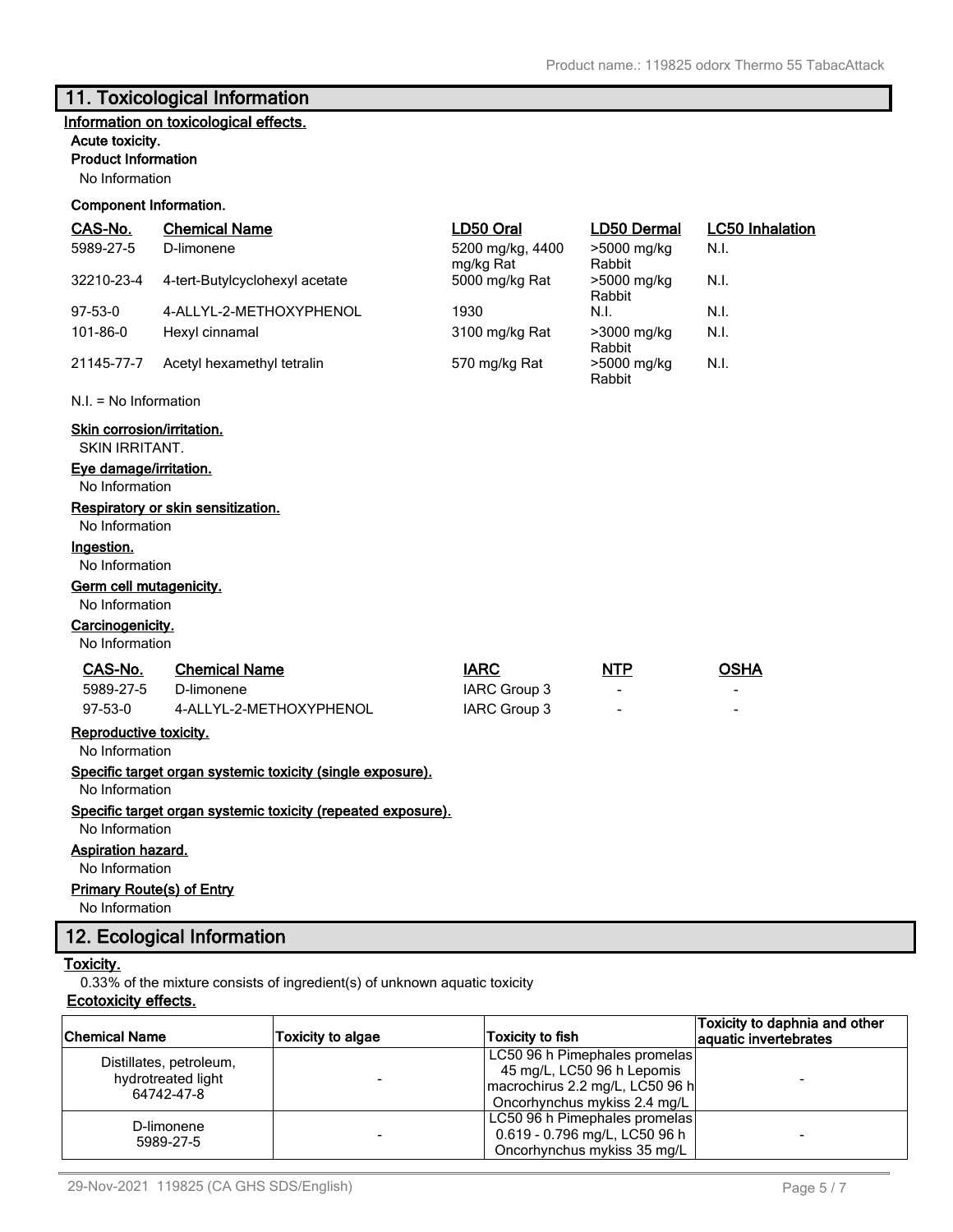| 4-tert-Butylcyclohexyl acetate<br>32210-23-4 | LC50 96 h Cyprinus carpio 8.6<br>ma/L |  |
|----------------------------------------------|---------------------------------------|--|
| 4-ALLYL-2-METHOXYPHENOL<br>97-53-0           | LC50 96 h Danio rerio 13 mg/L         |  |

### **Persistence and degradability.**

No data are available on the product itself.

### **Bioaccumulative potential.**

Discharge into the environment must be avoided.

### **Mobility in soil.**

No information

### **Other adverse effects.**

No information

## **13. Disposal Considerations**

### **Waste Disposal Guidance.**

Disposal should be in accordance with applicable regional, national and local laws and regulations.

| 14. Transport Information |                |  |  |
|---------------------------|----------------|--|--|
| <u>DOT</u>                | No Information |  |  |
| <b>IMDG</b>               | No Information |  |  |
| <u>IATA</u>               | No Information |  |  |

## **15. Regulatory Information**

## **International Inventories:**

| <b>TSCA</b>          | Complies                                                                                          |
|----------------------|---------------------------------------------------------------------------------------------------|
| <b>DSL</b>           | Complies                                                                                          |
| <b>DSL/NDSL</b>      | Complies                                                                                          |
| <b>EINECS/ELINCS</b> |                                                                                                   |
| <b>ENCS</b>          |                                                                                                   |
| <b>IECSC</b>         | Complies                                                                                          |
| <b>KECI</b>          |                                                                                                   |
| <b>PICCS</b>         | Complies                                                                                          |
| <b>AICS</b>          | Complies                                                                                          |
| <b>NZIOC</b>         | Complies                                                                                          |
| TCSI                 |                                                                                                   |
| <b>TSCA</b>          | United States Toxic Substances Control Act Section 8(b) Inventory.                                |
| <b>DSL</b>           | Canadian Domestic Substances List.                                                                |
| <b>DSL/NDSL</b>      | Canadian Domestic Substances List/Canadian Non-Domestic Substances List                           |
| <b>EINECS/ELINCS</b> | European Inventory of Existing Chemical Substances/European List of Notified Chemical Substances. |
| <b>ENCS</b>          | Japan Existing and New Chemical Substances.                                                       |
| <b>IECSC</b>         | China Inventory of Existing Chemical Substances.                                                  |
| <b>KECL</b>          | Korean Existing and Evaluated Chemical Substances.                                                |
| <b>PICCS</b>         | Philippines Inventory of Chemicals and Chemical Substances.                                       |
| <b>AICS</b>          | Australian Inventory of Chemical Substances.                                                      |
| <b>NZIoC</b>         | New Zealand Inventory of Chemicals.                                                               |
| <b>TCSI</b>          | <b>Taiwan Chemical Substance Inventory</b>                                                        |
|                      |                                                                                                   |